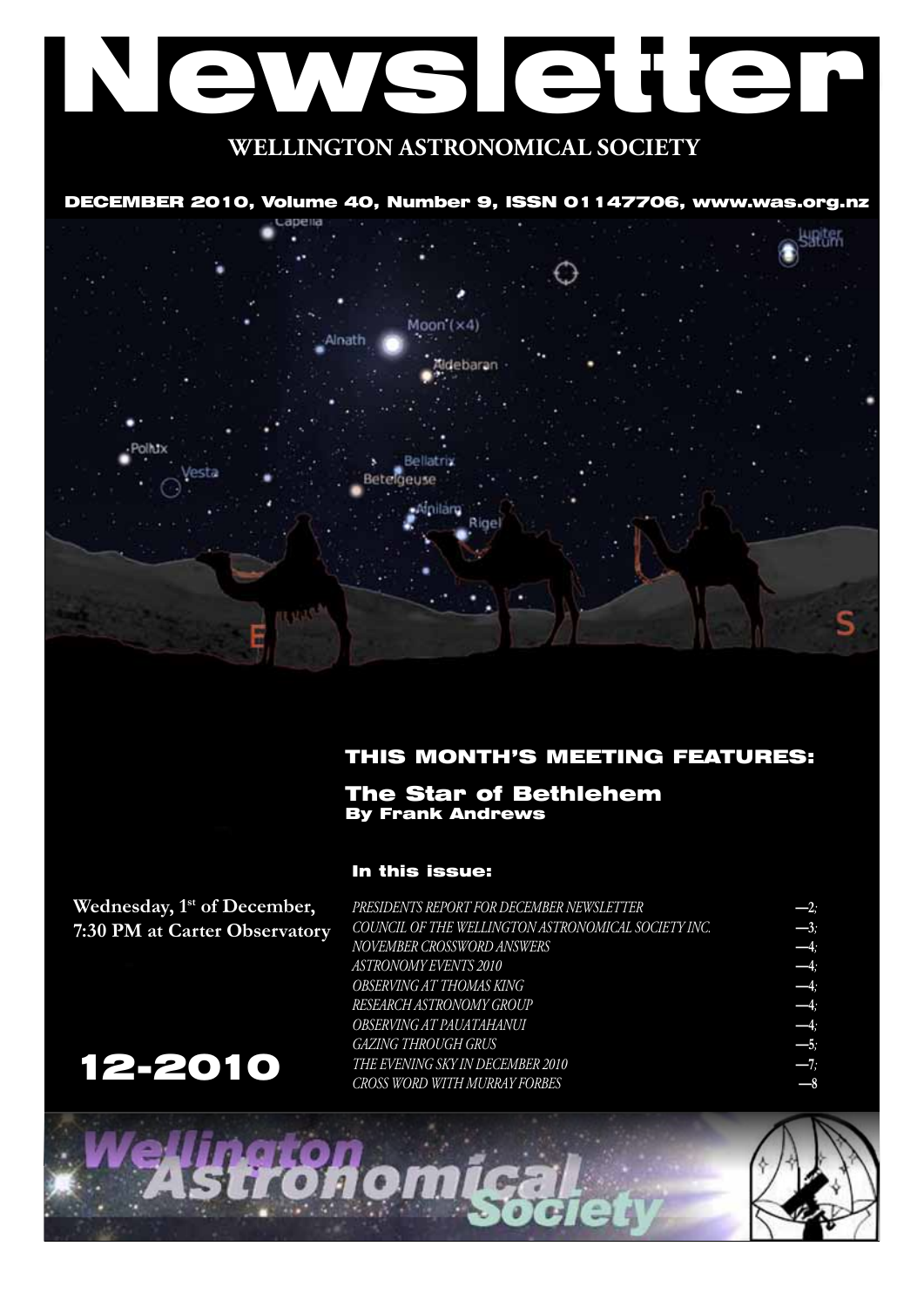

Presidents Report for December Newsletter



**Last months AGM went through without any difficulties except that we had not received a financial report from the Auditor. However we did show the meeting our Treasurers version of the financial report which was very good and acceptable. However we still await the Auditors Report.**

The new council, well it is the same as the previous year. The only change is that Chris Mongatti has taken over the Observatory Directors roll at Pauatahanui.

Newsletter Editor is Hari Mogosanui and she will do this for another year.

John Homes carries on as Website Master.

WAS has two Life Members: Dennis Goodman & John Field.

WAS also has four Honorary

members who were re-elected for another year.

The presentation by David MacLennan on Mars 'Next Steps in Mars Exploration' was well presented by Dave who is president of NZ Spaceflight Association and his presentations are always well done and very informative.

**The Observing at Pauatahanui which was supposed to be on November 13th was clouded out yet again with low cloud which seem to have been the same for much of the year in fact I think we have had only two observing evenings for the whole year.**

Roger Butland and I had a good observing session with the societies ST7 camera on my telescope but

with the fickle weather we are having we haven't had another chance to do any more but the first results are looking good. However I find we are not able to use my 3.3 Focal Reducer on the ST7 as there is no way to attach it to the Filter Wheel and we need the filter wheel so that we can use the filters. What to do!

I had a call from Ross Powell our other Observatory Director to say that the Thomas King Observatory Dome had come off the rollers and that the shutter would not close.

I went to Carter on the Saturday and fixed the dome although it needs some more serious maintenance. I have fixed one of the rollers but I still have 7 to do. The shutter just needed greasing.

WAS has had a request from the 'Levin Stargazers' to see if we would join them at a Stargazers camp at Tatum Park 10km south of Levin in March or April next year. Stay in touch for more information especially on our website.

## **On December the 21st there will be a Lunar Eclipse with totality starting at 8.40pm, maximum at 9.18pm and totality ends at 9.53pm visit the WAS website for more information.**

The WAS Dobsonian telescopes are all out on hire at present. Anyone wanting to hire one of the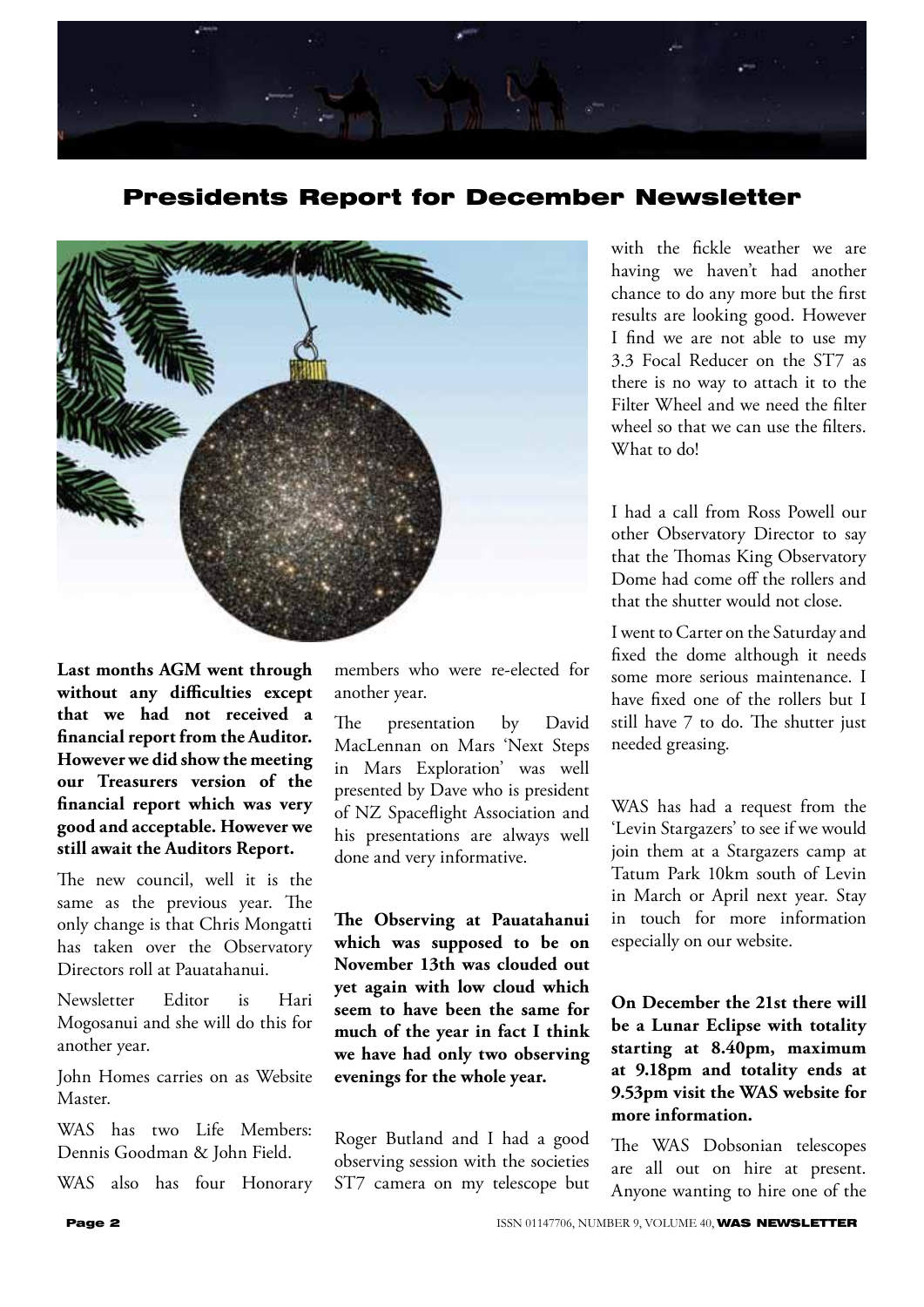

societies dobsonians should call Chris Mongatti.

The society has invested in a new Finder for one of the Dobsonians as one has gone missing.

The support from WAS members to assist Ross Powell who runs the 9.75" Thomas Cooke telescope at Carter on a Saturday Night has run very well this year and we will need to carry this on over the next couple of months. Please contact Ross anyone who can help over the next two months.

The WAS Research Group was approached by the Gifford Observatory Trust to see if any of our members would be interested in using the Observatory all be it with a different telescope installed which would possibility be a C14 with a CCD camera attached. This proposal is still under discussion.

There was a suggestion at the last council meeting about WAS having a Facebook but this was turned down by the council also a new website idea was presented but this was also turned down by council.

Franks talk at this meeting will be the new version of the 'Star of Bethlehem' this has been created by Hari so we can look forward to a spectacular presentation.

At Decembers meeting we will have our usual Xmas supper put on by Bill & Lesley.

A couple of notices:

**Subs are now due.**

## **There will be no observing at Pauatahanui in January 2011**

There will not be another newsletter until the end of January 2011.

The next meeting will be on February 2nd 2011.



# COUNCIL OF THE WELLINGTON ASTRONOMICAL SOCIETY INC.

*President:* 

**Gordon Hudson** gordon@kpo.org.nz Ph 04 236 5125

*Vice-President*: **Roger Butland** roger.j.butland@xtra.co.nz Ph 04 478 0419

*Secretary:* **Ross Powell** rossalanpowell@gmail.com Ph 04 389 9765

*Treasurer:* **John Talbot** john.talbot@xtra.co.nz Ph 04 293 4620

*Newsletter Editor:*  **Haritina Mogosanu** editor@was.org.nz

#### *Committee*

**Frank Andrews** frank.andrews@paradise.net.nz **Chris Mongatti** chrismon@xtra.co.nz Mob o21 890 222 **John Homes**

john.homes@actrix.co.nz **Aline Homes**

aline.homes@actrix.co.nz

*Positions Outside Council Email newsletter* **Murray Forbes** murray\_forbes@xtra.co.nz

**www.was.org.nz**

**WAS NEWSLETTER** VOLUME 40, NUMBER 9, ISSN 01147706 **Page 3**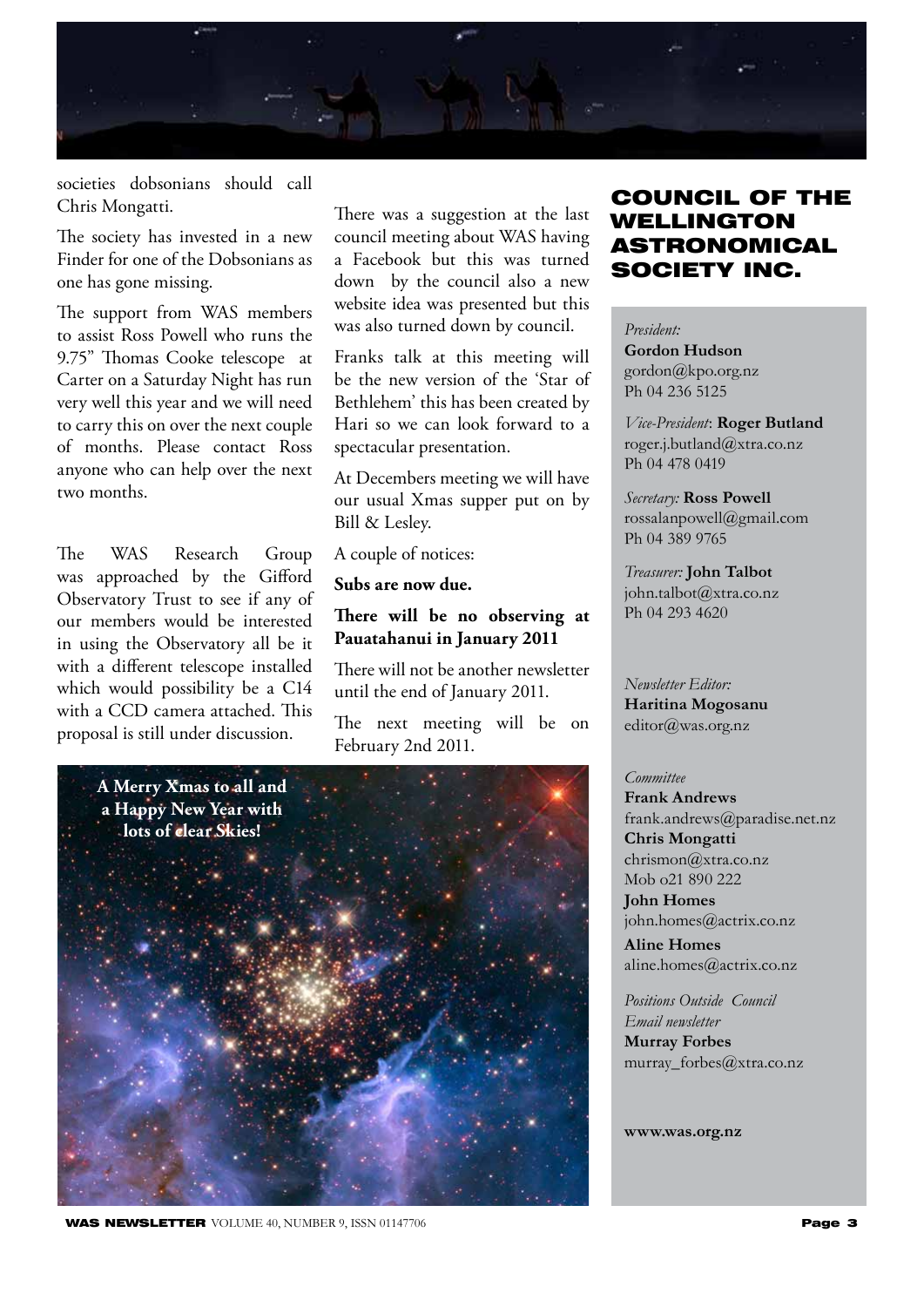

# **November** Crossword answers

**Across** *1. BIGBANGTHEORY'–A cosmological model; 3. SHEPHERD'–astronaut; 9. SOHO'–satellite observatory studying the Sun; 13. LMC'–could be mistaken for a cloud; 15. MESSIER'–a catalogue; 17. CANOPUS'–* Autahi; 20. IO,-One of the Galilean satellites; *22. REDPLANET'–Mars; 23. ECLIPSE'–to block light from another object; 26. KIWI'– New Zealander; 28. ION'–an arrested atom; 31. ICE'–frozen liquid; 32. PLEIADES'–The*  Seven Sisters; 33. GIOTTO,-Name of ESA *spacecraft that intercepted Halley's comet; 34. ATOM'–smallest indivisible piece of a element; 37. SCORPIUS'–constellation with a*  sting; 38. RUTHCRISP,-Carter Observatory's public telescope; 42. LOKI,-volcano on Io; *43. DENEB'–alpha Cygnus; 45. REDGIANT'–A type of star whose core hydrogen has been used up.; 47. NOVA'–a new star; 48. SCHMIDT'–type of telescope; 50. ASTEROID'–road site (anagram); 52. SEYFERT'–type of galaxy with unusally bright nucleus; 53. HELIUM'–second most common element; 54. PERIGEE'–When the Moon is closest to the Earth;* **Down** *1. BAR'–some*  spiral galaxies have one; 2. HALO,-angels *and galaxies both have one; 4. HST'–an orbiting telescope; 5. REFLECTOR'–type of telescope; 6. EQUINOX'–23rd September; 7. HOUR'–unit of time; 8. PRECESSION'–son's recipe (anagram); 10. HYADES'–an open cluster in Taurus; 11. SMC'–satellite galaxy*  to the Milky Way; 12. UFO,-flying saucer; *14. CEPHEID'–A type of pulsating variable star, often used for distance measurements; 16. FUSION'–process that powers stars; 18. NADIR'–opposite to zenith; 19. POLARIS'– The North Star; 21. ECLIPTIC'–plane of Earth's orbit around the Sun; 24. VIRGO'– Constellation with Spica; 25. VEGA'–alpha*  Lyr; 27. LEO,-A lion circling the Earth; 29. VENUS,-a very cloudy planet; 30. GAS,-solid, *liquid or ...; 35. MASS'–I weight 6 times less on the Moon, but still have the same ???; 36. APOGEE'–When the Moon is furthest from the Earth; 39. ZODIAC'–also a small inflated rubber*  boat; 40. DEWCAP,-used to prevent moisture *condensing on a telescope; 41. LATITUDE'– allow some leeway; 42. LONGITUDE'–* Latitude and ?; 44. SIDEREAL,-star time; 46. *TAURUS'–You don't want this constellation in a China* shop; 49. EARTH,-Tellus; 51. PELE,-volcano on Io;

# ASTRONOMY EVENTS 2010

#### December

December 21st – Total Lunar Eclipse – much of New Zealand and the Queensland coast will see the Moon rise totally eclipsed.

#### **Times of events:**

Phase NZDST Starts 7.32pm Totality starts 8.40pm Maximum 9.18pm Totality ends 9.53pm Ends 11.01pm



# OBSERVING AT THOMAS KING

All public observing evenings will be held at the Thomas King Observatory run by our Observatory Director Ross Powell. from 8:30. **Ring Ross on 389 9765 t**o check if there are public observing evenings on most FRIDAYS, starting as soon as it gets dark depending on the weather and Ross's availability.

#### Research Astronomy Group

**The main areas we have decided to focus on are Variable Stars and Occultations. Many of the group already observe one or both.**

Murray Forbes is leading the Variables group and set us home work to map and locate a known eclipsing binary variable star RS Cha (Chameleon) also known s Tycho 9403-1987-1 at RA 8:43:12, Dec -79:04. This should be visible above 0 deg altitude year round so is not season dependant.

John Talbot is leading the Occultation group and is publishing predictions for the Wellington area on our web site at http:// was.org.nz/01Occs.html.

These include both Lunar events that should be visible in a 6 inch telescope and Minor Planet events that may be a bit dimmer but which have high probability of being seen. Even if you do not have recording equipment it can be fun in the evening to observe a star disappearing behind the dark edge of the moon during the first half. Or if you like getting up real early and want a harder challenge try for some bright reappearances during the second half of the cycle.

#### *The Research group meets each month at 6:30pm before the main meeting.*

Please feel free to come along and join in if you are interested. This is also a good time to bring along that telescope or observing problem you may have for discussion.

# OBSERVING AT PAUATAHANUI

The next observing evening at Pauatahanui is on December  $11<sup>th</sup>$  starting at 8:30 pm. **If the weather is looking doubtful please contact Chris Mongatti on his mobile 021 890 222 to see if the session is going ahead.**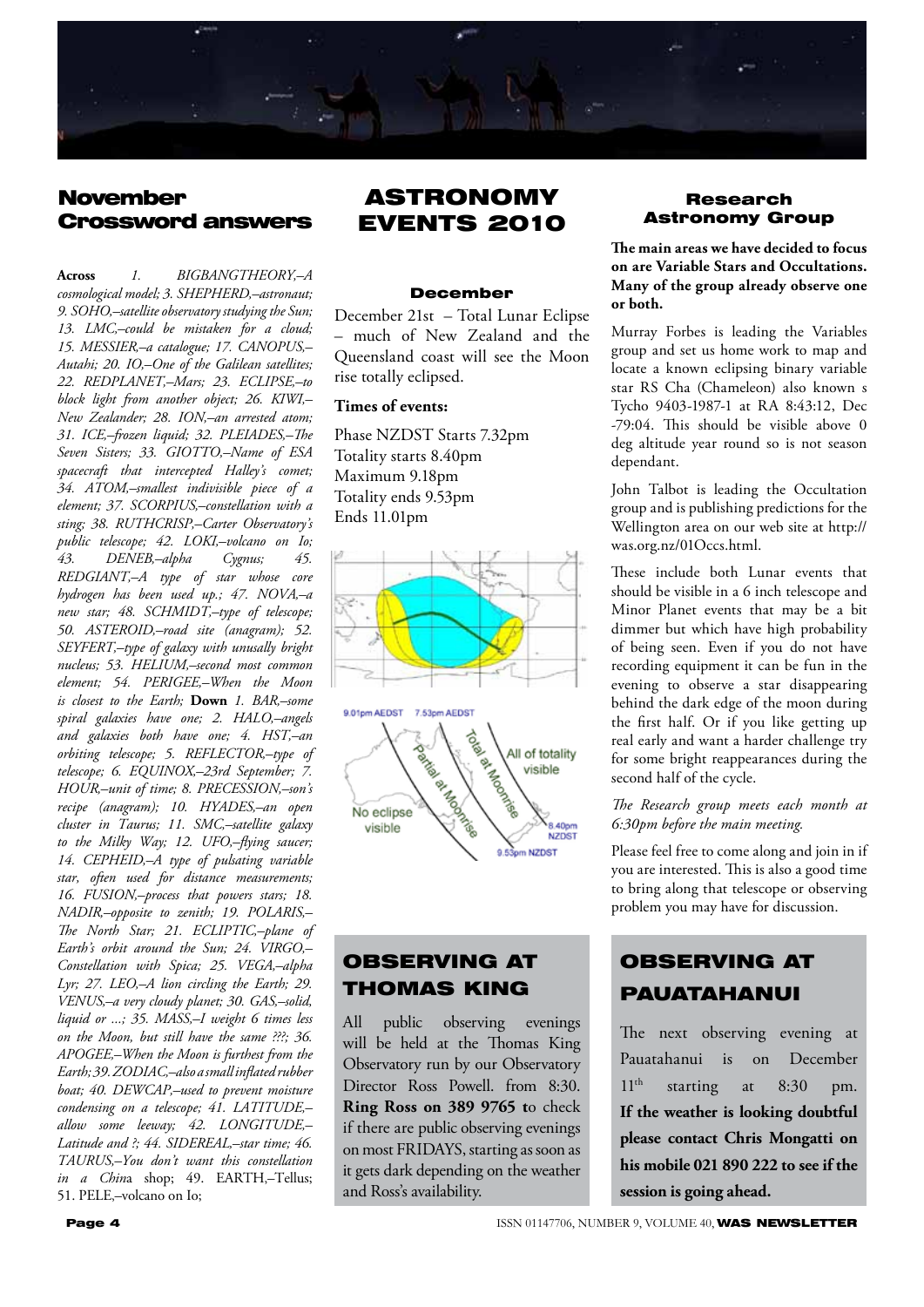





High in our southern sky during November is Grus, the celestial Crane. Officially designated by Johann Bayer in 1603 catalogue. The crane shape can be seen near to the star Fomalhaut and appears as an arc of stars. Although not a very bright it can be easily made out from my back garden and there is a number of interesting sights for small to medium size telescope.

The brightest star Alpha Gru is a blue main-sequence star about 57 light years away and 70 times brighter than our Sun. Beta Gru is a variable red a giant 140 light years away and 800 times brighter than the sun and makes a good comparison to Alpha. Delta and Mu Gru are both naked eye double stars and a good challenge for unaided

observers. Both are optical doubles rather than true binary stars and are the result of line-of-sight of effects. Pi Gru is another optical double visible in binoculars as red semi-variable star (between magnitudes 5.4 & 6.7) 500 light years away and white magnitude 5.4 star at 150 light years away.

Being far from the galactic plane there are there are a number of galaxies that are visible in a  $4 - 8$  inch telescopes. A number of dim galaxies can be found in northern part of Grus near the borders of Pisces Austrinus and Sculptor. Here are their descriptions from north to south:

IC1459 is faint at magnitude 10 and resembles a comet, complete with a nucleus. IC5264 sits 6.5' south of IC 1459.

South of IC 5264 you can find NGC7418, a face on spiral galaxy at magnitude 11.4 that gradually brightens toward the middle. It lies 28' south of IC5264. NGC7421 sits 19' south of NGC7418. It shines at magnitude 12.7.

NGC7410 is a spiral galaxy located in north-western Grus, 4.5° WNW of Theta Gruis. At magnitude 11.5, it appears extended, with a much brighter middle. A 4-inch or greater will show its shape.

*John Field*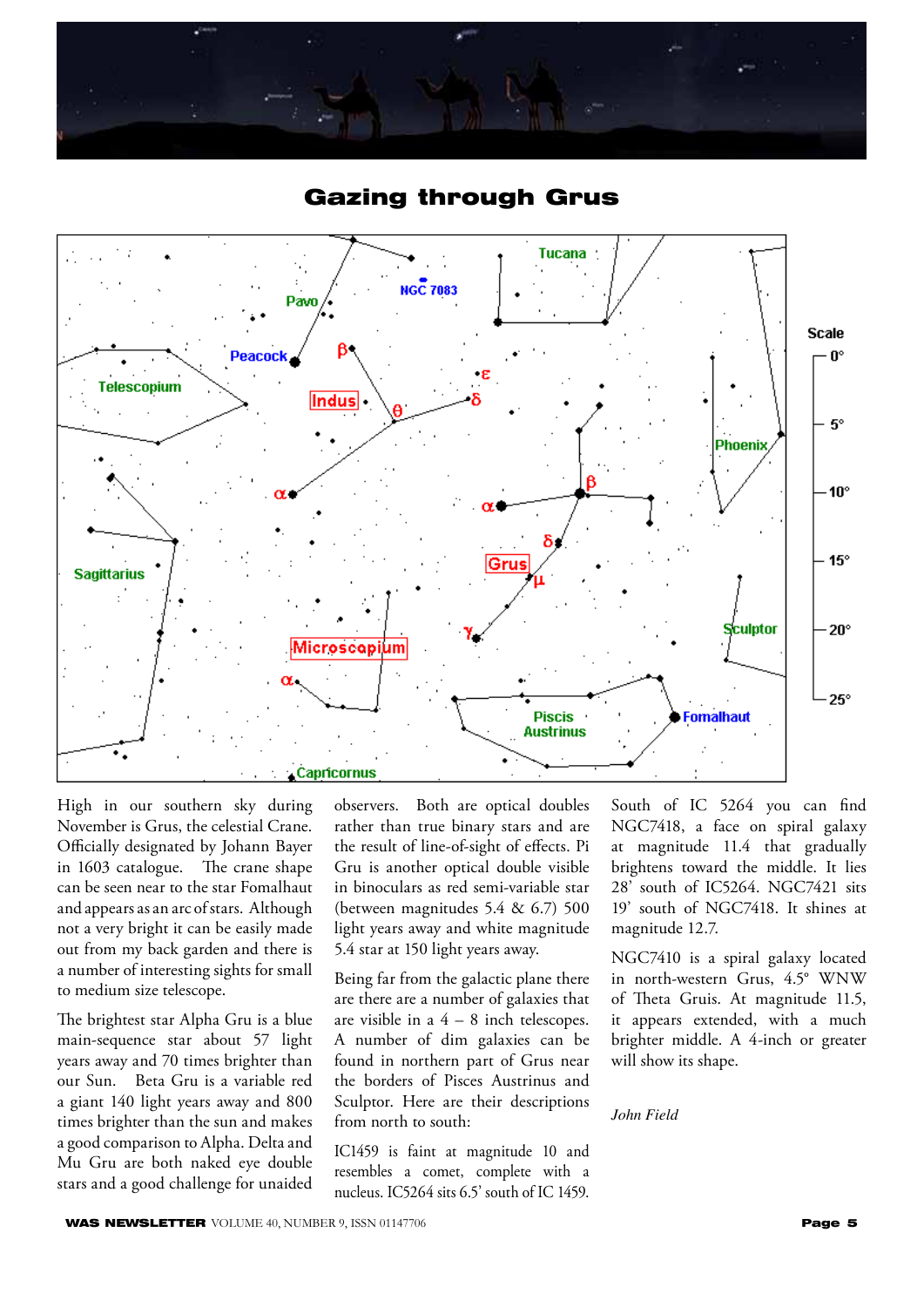

#### Evening sky in December 2010

To use the chart, hold it up to the sky. Turn the chart so the direction you are looking is at the bottom of the chart. If you are looking to the south then have 'South horizon' at the lower edge. As the earth turns the sky appears to rotate clockwise around the south celestial pole (SCP on the chart). Stars rise in the east and set in the west, just like the sun. The sky also shows a small extra clockwise rotation each night as we orbit the sun.

Jupiter is the first 'star' out after sunset, midway up the northwest sky. It sets in the west around 1 a.m. Mercury and Mars set in the southwest twilight. Sirius, the brightest star, is due east, twinkling like a diamond. Left of it is Orion, with 'The Pot' at its centre. Further left is Taurus and the Pleiades/Matariki/Seven Sisters star cluster. The Pointers and Crux, the Southern Cross, are low in the south. The Milky Way is bright along the skyline from southwest to southeast but fades below Orion. Right of Canopus, the second brightest star, are the Clouds of Magellan (LMC and SMC on the chart), two nearby galaxies. The Andromeda Galaxy faint and low in the north.

Chart produced by Guide 8 software; www.projectpluto.com. Labels and text added by Alan Gilmore,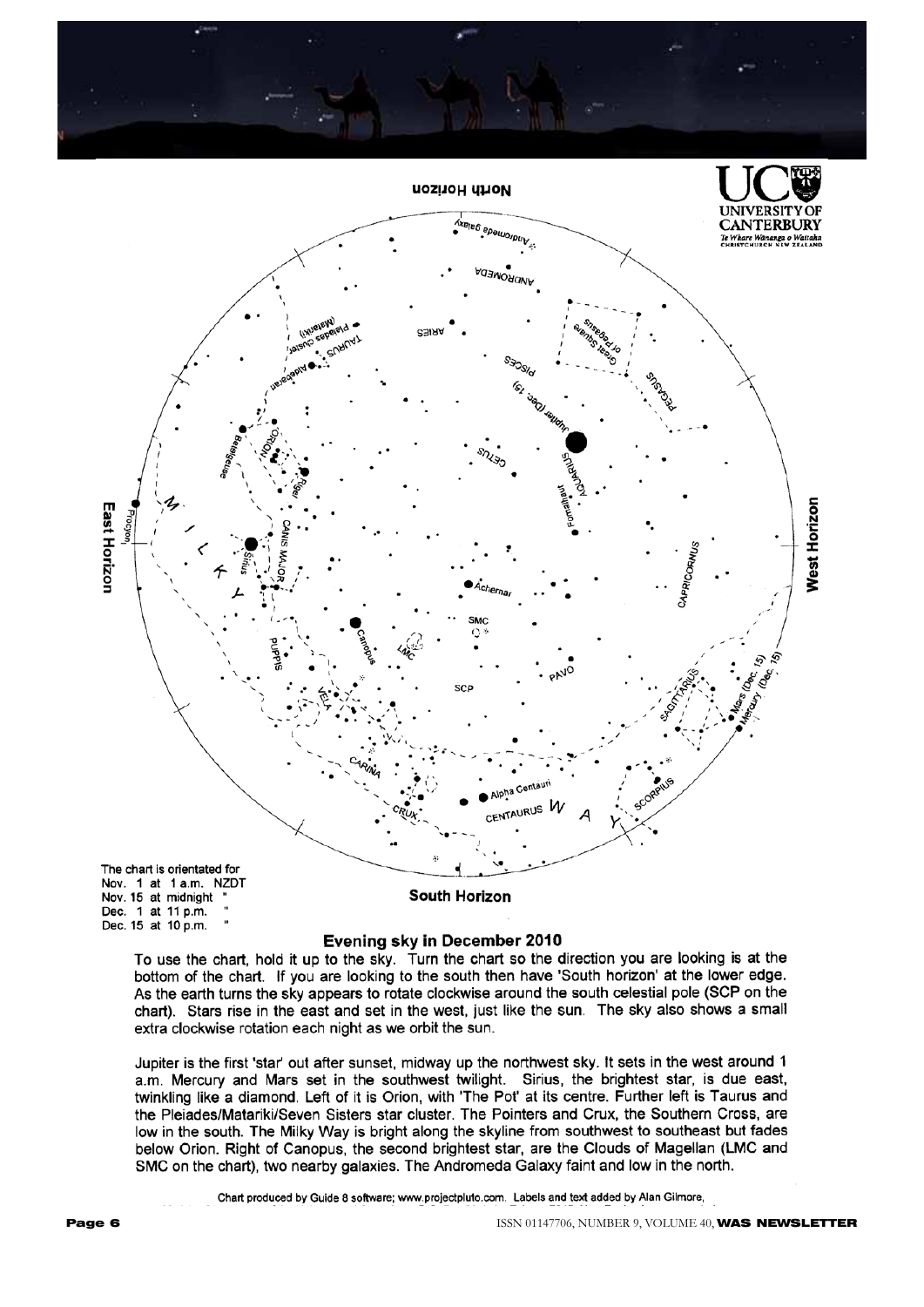

# The Evening Sky in December 2010

Jupiter is the 'evening star' in the northwest sky at dusk, setting in the west around midnight. It slips lower in the sky, and sets earlier, as we move to the opposite side of the sun. A small telescope easily shows its four bright moons, lined up on each side of the planet.

Mercury and Mars are very low in the southwest twilight. At the beginning of the month Mercury is bright and easily seen. Mars is below and left of it, much fainter. Both sink into the twilight and disappear by mid month. Mercury is 100 million km away. Mars is 360 million km from us on the far side of the sun.

The brightest stars are in the east and south. Sirius, the brightest of all the stars, is due east at dusk, often twinkling like a diamond. Left of it is the bright constellation of Orion. The line of three stars makes Orion's belt in the classical constellation. To southern hemisphere skywatchers they make the bottom of 'The Pot'. The faint line of stars above and right of the three is the Pot's handle. At its centre is the Orion Nebula, a glowing gas cloud nicely seen in binoculars. Rigel, directly above the line of three stars, is a hot blue-giant star. Orange Betelgeuse, below the line of three, is a cooler redgiant star.

Left of Orion is a triangular group making the upside down face of Taurus the bull. Orange Aldebaran, is the brightest star in the V pattern. The name is Arabic for 'the eye of the bull'. Still further left is the Pleiades / Matariki/Seven Sisters/Subaru cluster, impressive in binoculars. It is 400 light years\* away.

Canopus, the second brightest star, is high in the southeast. Low in the south are the Pointers, Beta and Alpha Centauri, and Crux the Southern Cross. In some Maori star lore the bright southern Milky Way makes the canoe of Maui with Crux being the canoe's anchor hanging off the side. In this picture the Scorpion's tail can be the canoe's prow and the Clouds of Magellan are the sails.

The Milky Way is low in the sky visible around the horizon. The broadest part is in Sagittarius low in the west at dusk. It narrows toward Crux in the south and becomes faint in the east below Orion. The Milky Way is our edgewise view of the galaxy, the pancake of billions of stars of which the sun is just one. The thick hub of the galaxy, 30 000 light years away, is in Sagittarius. The nearby outer edge is the faint part of the Milky Way below Orion. A scan along the Milky Way with binoculars will show many clusters of stars and a few glowing gas clouds.

The Clouds of Magellan, LMC and SMC, high in the southern sky, are two small galaxies about 160 000 and 200 000 light years away, respectively. They are easily seen by eye on a dark moonless night. The larger cloud is about 1/20th the mass of the Milky Way galaxy, the smaller cloud 1/30th.

Very low in the north is the Andromeda Galaxy seen in binoculars in a dark sky as a spindle of light. It is similar in size to our Milky Way galaxy and three million light years away.

The Geminid meteor shower might be seen in the morning hours of December 14 and 15. The meteors appear to come from Gemini, in the northeast at first, moving to the north by dawn.

There is an eclipse of the moon on December 21st. The moon rises in the northeast at sunset. In the North Island it will rise almost fully eclipsed; only its top edge still in the sunshine. At moonrise in the South Island the moon will be fully in Earth's shadow and will be quite faint in the evening twilight. Colours of eclipsed moons vary: anything from red, through apricot to dark brown. Mid eclipse is 9:17 NZDT, moonrise time in the deep south. The moon begins to emerge from Earth's dark shadow (the umbra) at 9:54 and is fully clear of the fuzzy edge of the shadow (the penumbra) by 12:06 a.m.

Venus is the brilliant 'morning star', rising about two hours before the sun. Above and left of it are Saturn and Spica, making a matched pair. Saturn is the one on the left.

\**A light year (l.y.) is the distance that light travels in one year: nearly 10 million million km or 1013 km. Sunlight takes eight minutes to get here; moonlight about one second. Sunlight reaches Neptune, the outermost major planet, in four hours. It takes four years to reach the nearest star, Alpha Centauri.*

*Notes by Alan Gilmore, University of Canterbury's Mt John Observatory, P.O. Box 56, Lake Tekapo 7945, New Zealand.* www.canterbury.ac.nz, 100826